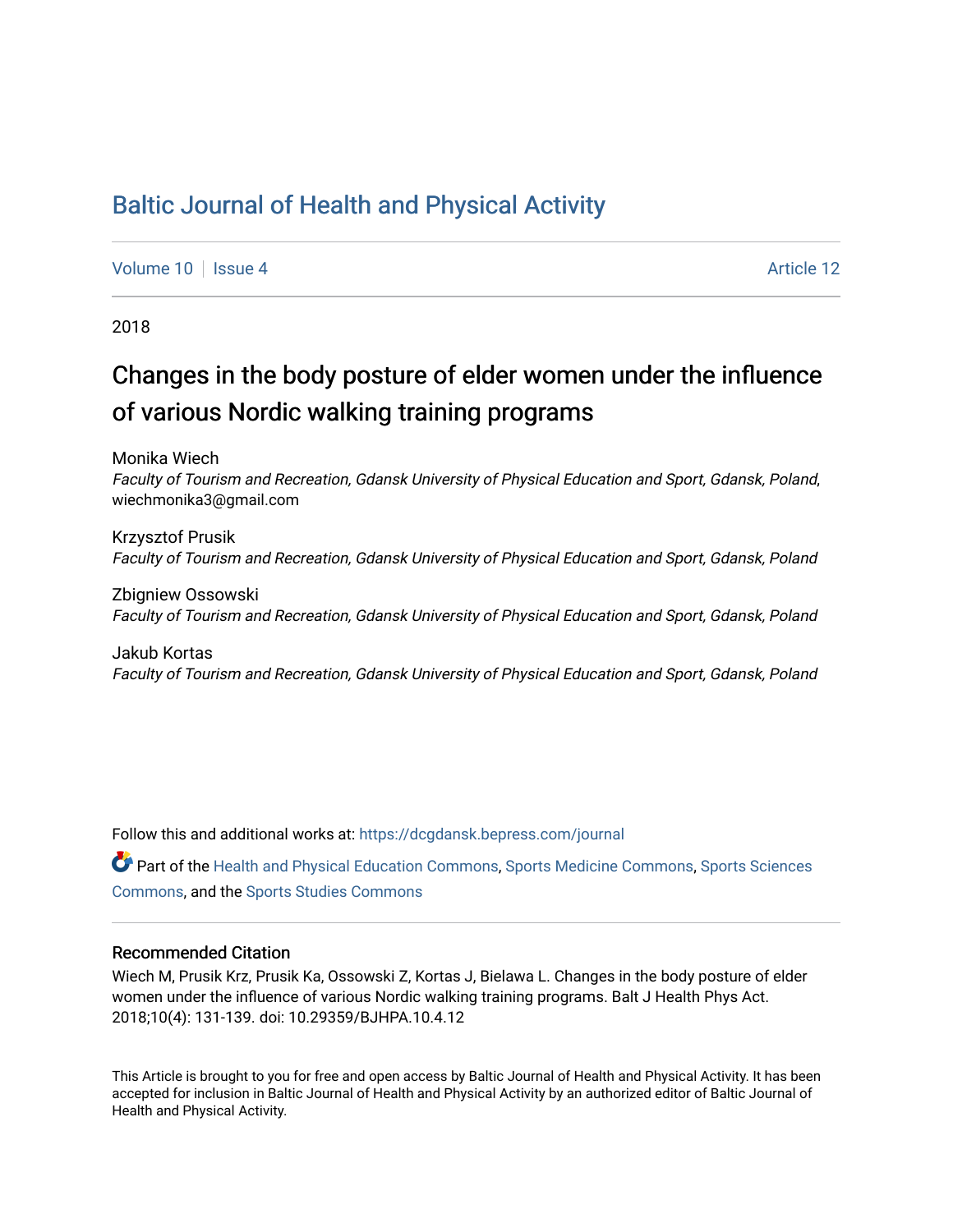# **Changes in the body posture of elder women under the influence of various Nordic walking training programs**

**Monika WiechABCDEFG, Krzysztof PrusikABDEG, Katarzyna PrusikADEG, Zbigniew OssowskiBDEFG, Jakub KortasBCDF, Łukasz BielawaBDF**

Faculty of Tourism and Recreation, Gdansk University of Physical Education and Sport, Gdansk, Poland

| abstract                     |                                                                                                                                                                                                                                                                                                                                                                                                                                                                                                                                                                                                                                                                                                                                                                                                                                                               |
|------------------------------|---------------------------------------------------------------------------------------------------------------------------------------------------------------------------------------------------------------------------------------------------------------------------------------------------------------------------------------------------------------------------------------------------------------------------------------------------------------------------------------------------------------------------------------------------------------------------------------------------------------------------------------------------------------------------------------------------------------------------------------------------------------------------------------------------------------------------------------------------------------|
| <b>Background:</b>           | One of the effects of involution is the change in the body posture. Muscles lose their flexibility and<br>strength, causing the typical changes in body posture of the elderly. Hyperkyphosis is a typical feature<br>of the posture, which leads to serious health problems. The aim of the study was to analyse changes in<br>the body posture of elderly women who took part in diversified Nordic walking training.                                                                                                                                                                                                                                                                                                                                                                                                                                       |
| <b>Material and methods:</b> | The study group comprised 90 elderly women divided into two experimental groups and control. The<br>main method was an experiment. The tested women took part in a 6-month Nordic walking training<br>cycle. Women from the control group did not take part in any organised form of physical activity.<br>Evaluation of the body posture was made by the silhouette-based Staffel method.                                                                                                                                                                                                                                                                                                                                                                                                                                                                    |
| <b>Results:</b>              | Nordic walking training has led to certain changes in the body posture. Women from experimental<br>groups have improved their body posture. In the control some significant negative changes have been<br>observed.                                                                                                                                                                                                                                                                                                                                                                                                                                                                                                                                                                                                                                           |
| <b>Conclusions:</b>          | Nordic walking is extremely useful for modelling body posture of the elderly. When the programme is<br>complemented with the strengthening and stretching exercises, which shape the postural muscles, the<br>effects are intensified.                                                                                                                                                                                                                                                                                                                                                                                                                                                                                                                                                                                                                        |
| Key words:                   | Nordic walking, body posture, elderly.                                                                                                                                                                                                                                                                                                                                                                                                                                                                                                                                                                                                                                                                                                                                                                                                                        |
| article details              |                                                                                                                                                                                                                                                                                                                                                                                                                                                                                                                                                                                                                                                                                                                                                                                                                                                               |
|                              | Article statistics: Word count: 2,782; Tables: 2; Figures: 2; References: 27<br>Received: June 2017; Accepted: October 2018; Published: December 2018                                                                                                                                                                                                                                                                                                                                                                                                                                                                                                                                                                                                                                                                                                         |
|                              | Full-text PDF: http://www.balticsportscience.com                                                                                                                                                                                                                                                                                                                                                                                                                                                                                                                                                                                                                                                                                                                                                                                                              |
|                              | <b>Copyright</b> © Gdansk University of Physical Education and Sport, Poland                                                                                                                                                                                                                                                                                                                                                                                                                                                                                                                                                                                                                                                                                                                                                                                  |
| Indexation:                  | Celdes, Clarivate Analytics Emerging Sources Citation Index (ESCI), CNKI Scholar (China National Knowledge<br>Infrastructure), CNPIEC, De Gruyter - IBR (International Bibliography of Reviews of Scholarly Literature in<br>the Humanities and Social Sciences), De Gruyter - IBZ (International Bibliography of Periodical Literature in<br>the Humanities and Social Sciences), DOAI, EBSCO - Central & Eastern European Academic Source, EBSCO -<br>SPORTDiscus, EBSCO Discovery Service, Google Scholar, Index Copernicus, J-Gate, Naviga (Softweco, Primo<br>Central (ExLibris), ProQuest - Family Health, ProQuest - Health & Medical Complete, ProQuest - Illustrata: Health<br>Sciences, ProQuest - Nursing & Allied Health Source, Summon (Serials Solutions/ProQuest, TDOne (TDNet),<br>Ulrich's Periodicals Directory/ulrichsweb, WorldCat (OCLC) |

**Funding:** The research received no specific grant from any funding agency in the public, commercial, or not-for-profit sectors.

**Conflict of interests:** Authors have declared that no competing interest exists.

**Corresponding author:** Corresponding author: Monika Wiech PhD, K. Górskiego St. 1, 80-336 Gdańsk, Poland; e-mail: wiechmonika3@gmail.com. **Open Access License:** This is an open access article distributed under the terms of the Creative Commons Attribution-Non-commercial 4.0 International (http://creativecommons.org/licenses/by-nc/4.0/), which permits use, distribution, and reproduction in any medium, provided the original work is properly cited, the use is non-commercial and is otherwise in compliance with the license.

#### **Authors' Contribution: A** Study Design

**B** Data Collection **C** Statistical Analysis **D** Data Interpretation **E** Manuscript Preparation **F** Literature Search

**G** Funds Collection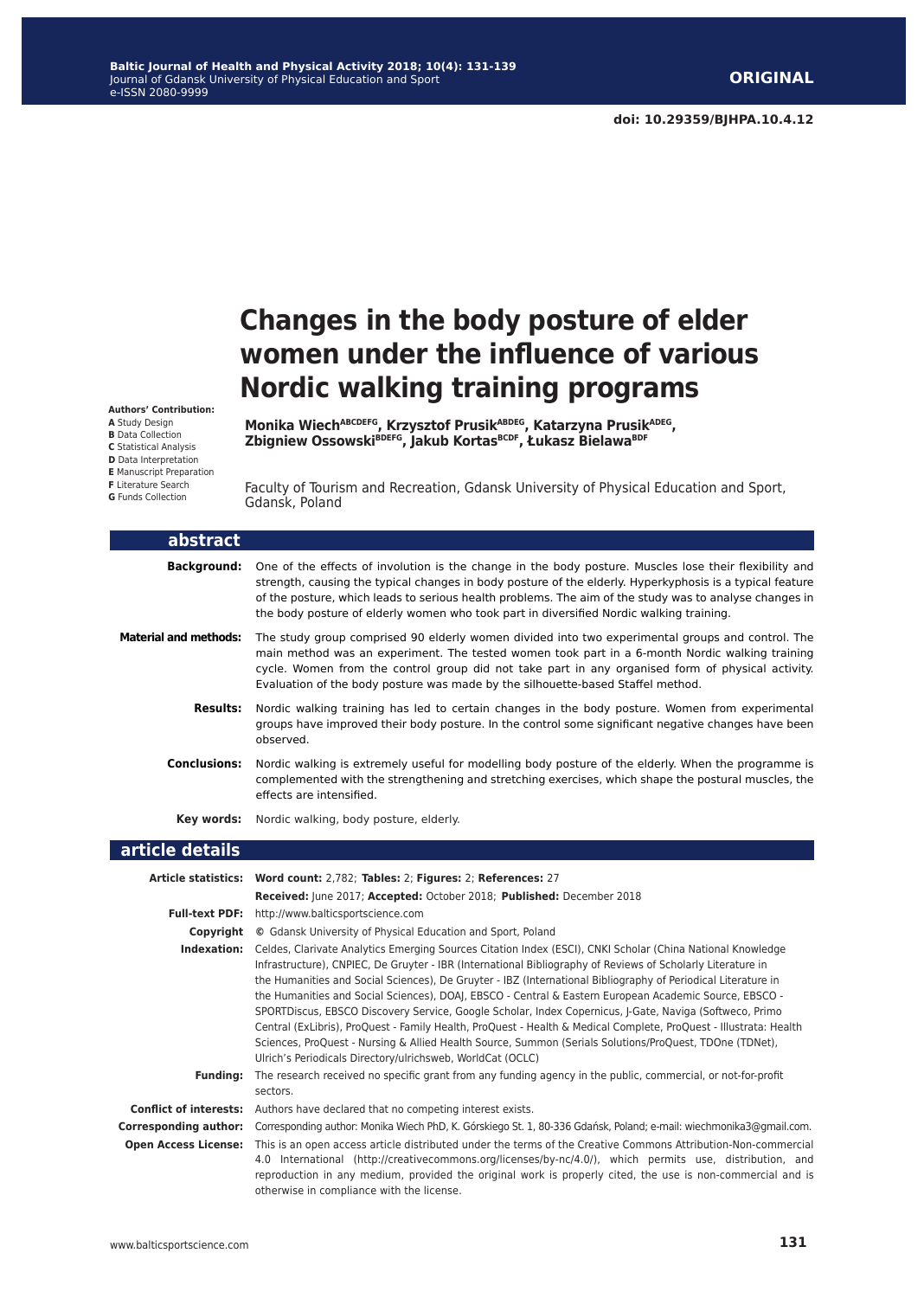### **introduction**

The consequence of the involution process is e.g. commonly known changes in the body posture. With age, muscles lose their elasticity and strength; most of the active tissues deteriorate; typical changes in posture and mobility occur.

The body posture is defined as the position of individual segments of the body that is appropriate for a person who is freely standing in an upright position, adopted every day [1]. It is a characteristic part of the body, realising itself ontogenetically together with the general process of development and involution of the body [2]. It is not only an anatomical concept referring to the construction and distribution of individual body parts, but above all, a functional concept. It is a specific motor habit that is shaped over the whole life [3]. The posture is expressed by the body silhouette, which is an individual feature of each person [3, 4].

The correct posture is such an arrangement of individual sections (segments) of the body not affected by pathological changes which ensures optimal stability, requires minimal muscular effort to maintain it, guarantees high static and dynamic performance and creates conditions for proper placement of internal organs [2, 3]. In a good posture, individual body sections maintain harmony in mutual arrangement, ensuring smooth movements, and support stability with the least energy consumption [5].

The body posture changes throughout the entire life depending on the health condition, nutritional status, age, sex, body mass, degree of skeleton mineralization, changes in the motor organs, which occur already at the age of 25–30 years, physical loads, mental states, attitudes, temperament, lifestyle and many other factors [6‒8].

The beginning of involutional changes in the field of body posture cannot be determined precisely. They start between the age of 40 and 50 years, and their initially slow course speeds up after the age of 60 years [8, 9]. Kasperczyk [3] indicates that even above 35 years of age, postural deterioration may occur, as a result of which the abdomen begins to protrude and slightly sag, all the physiological curvature of the spine deepens, and at the same time due to changes occurring mainly in the intervertebral discs, its length decreases.

In middle-aged and elderly people, some of the muscles weaken over time, while others are shortened. Both changes have an adverse effect on health and physical fitness, which manifests itself as the 'aging' of the posture and changes in the stereotype of movement [10]. The body posture of the elderly differs significantly in most parameters from the posture of individuals aged 20–25 years, in both planes – frontal and sagittal. These differences are also confirmed as far as the sex criterion is concerned [9]. Over the years, the spine is shortened, stiffened and kyphotic deformity (retroflection) [4].

The angle of kyphosis increases with age, with the most rapid rise between the fifth and the sixth decade of life [11]. On the other hand, lumbar lordosis gets flattened, accompanied by a decrease in the inclination angle of the lumbosacral spine, which results in a characteristic posture of the body in a standing position with the head advanced and the tilted upper body [12, 13]. There is also compensatory bending of the lower limbs in the hip and knee joints [8].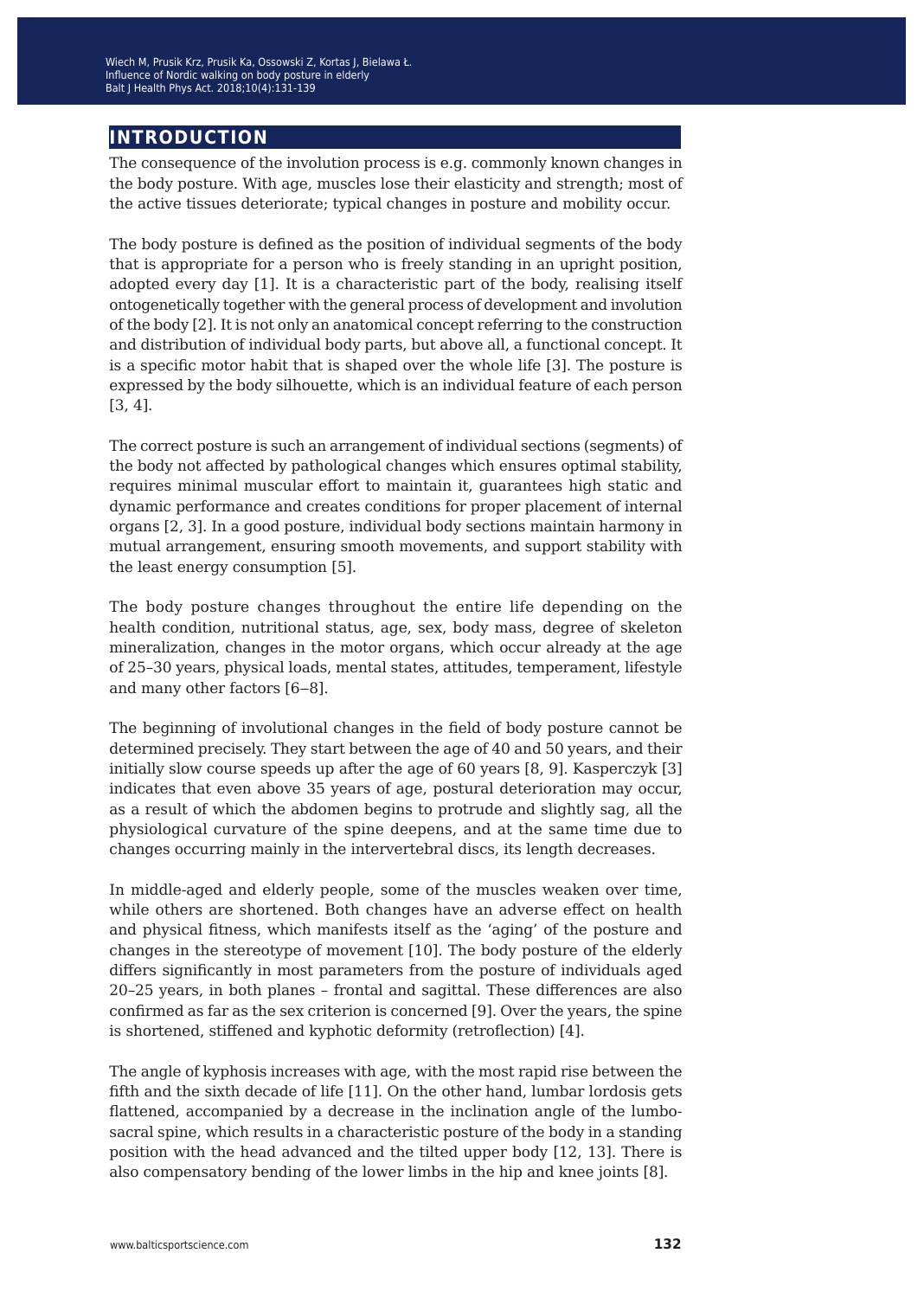The causes and consequences of hyper-kyphosis have not been investigated well yet. The results of numerous studies show that it is not only a cosmetic deformity, but it is associated with an increased risk of adverse health effects, with a subjective sense of worse health, spine ache, deteriorated functions of lower limbs, increased body sway, gait instability and reduced mobility associated with the increased risk of falls, decreased life activity, caused by leaving home less frequently (in comparison to individuals with a correct posture), worse well-being and a subjective sense of lower satisfaction with life, worse functional efficiency, and a higher mortality rate [14‒19].

Significant postural plasticity carries the risk of developing abnormal symptoms under the influence of recurrent or long-term adverse factors, but at the same time creates the chance to control its development consciously by eliminating and reducing adverse effects, and stimulating the desirable ones [20]. In connection with the above, the aim of the study was to analyse changes in the body posture of elderly women participating in various Nordic walking training programs.

#### **material and methods**

The study group included 90 women aged 60–74 years, with no health contraindications to participate in physical activities. The respondents were divided into 3 groups: 2 experimental groups (EG1 and EG2) and 1 control group (CG). The leading research method was an experiment. The respondents participated in a 6-month Nordic walking training cycle, which included 73 training sessions, 60 minutes each. The training program of one of the experimental groups (EG1) was supplemented with exercises shaping postural muscles, suggested on the basis of analysis of functional changes in muscles, carried out during the main part of a training session. Both groups did breathing exercises during each session. The control group did not participate in any organised form of physical activity. The effectiveness of programs was assessed using the Staffel method. Body postures were classified simultaneously by 2 assessors. The last research tool was a questionnaire, using which the changes in the body posture were subjectively assessed by the respondents themselves.

### **results**

After completing the 6-month training cycle, the changes in the posture of the experiment participants were analysed, taking into account the group they belonged to. The obtained results are presented in Table 1.

|                      | EG1 |               |    | EG <sub>2</sub> |              |               |                | CG   |                          |                          |              |      |
|----------------------|-----|---------------|----|-----------------|--------------|---------------|----------------|------|--------------------------|--------------------------|--------------|------|
|                      | 1   |               | 2  |                 |              |               | $\overline{2}$ |      |                          |                          | 2            |      |
|                      | n   | $\frac{0}{0}$ | n  | $\frac{0}{0}$   | $\mathsf{n}$ | $\frac{0}{0}$ | n              | %    | n                        | %                        | $\mathsf{n}$ | $\%$ |
| normal posture       | 9   | 30.0          | 22 | 73.3            | 8            | 26.7          | 16             | 53.3 | 9                        | 30.0                     | 5            | 16.7 |
| rounded backs        | 12  | 40.0          | 6  | 20.0            | 14           | 46.7          | 9              | 30.0 | 15                       | 50.0                     | 18           | 60.0 |
| flat back            | 8   | 26.7          | 2  | 6.7             | 7            | 23.3          | 5              | 16.6 | 6                        | 20.0                     | 6            | 20.0 |
| concave back         | ۰   |               |    |                 |              |               |                |      |                          |                          |              | ۰    |
| rounded-concave back | 1   | 3.3           | ٠  | ٠               | 1            | 3.3           | ٠              |      | $\overline{\phantom{a}}$ | $\overline{\phantom{a}}$ | 1            | 3.3  |

Table 1. Characteristics of body posture in relation to the Staffel typology as before and after the experiment in terms of belonging to the study groups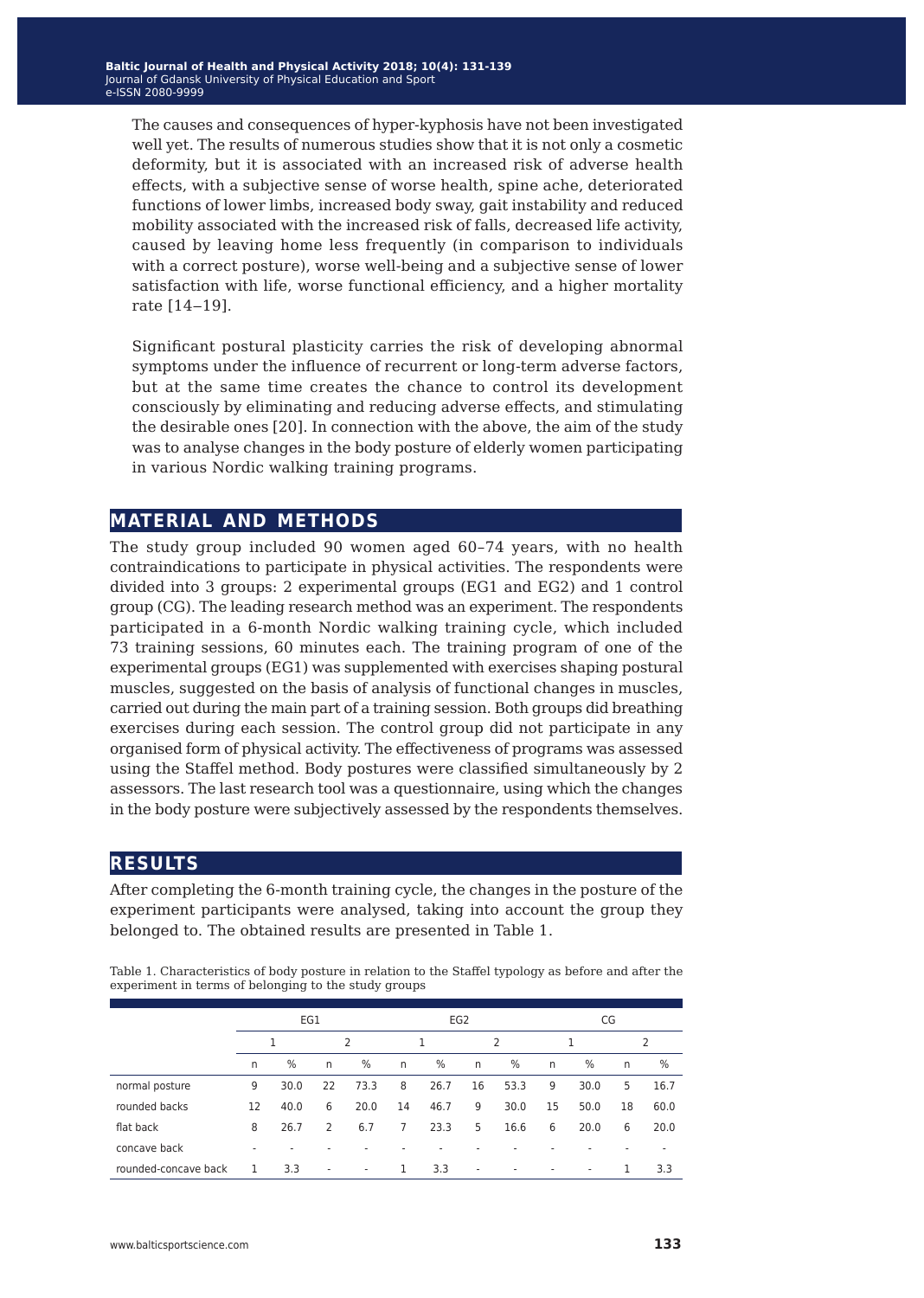The three groups, EG1, EG2 and CG, which were included in the study did not differ significantly in terms of the body posture before the experiment, which means the percentage of individuals with an abnormal body posture did not significantly differ between the groups, and did not reach 70% in any of them.

Due to the small number of individuals with the normal body posture, only those having the abnormal posture before the start of the study were included in the evaluation of the quality of postural changes. After the end of the experiment, it was revealed that there was a significant difference in the percentage of individuals with the correct body posture ( $F = 13.05$ ;  $p = .0000$ ), which means that the body posture changed from abnormal to normal.

Changes concerning the discussed feature were observed during the 6-month period. The respondents participating in various training programs were characterised by improved posture, while the women from the control group – by its further deterioration.

Both programs brought along more than twofold increase in the number of individuals classified as having the 'normal posture'. Initially, only 1/3 of the women had the correct posture, while after the end of the experiment, as many as 48% of them. Higher effectiveness was achieved, in accordance with the assumption, due to the program supplemented with exercises shaping the postural muscles (EG1), thanks to which more than 73% women had the correct body posture. In group EG2, more than half of the respondents were qualified to this category, while in the control group almost a two-fold decrease in the percentage of individuals with the 'normal posture' was observed.





Among the physically inactive women, the percentage of subjects with rounded backs, which was the most characteristic in that age group, increased by 10%, while in the EG1 group, it decreased by half. The EG2 group was characteri ed by an almost 17% decrease.

After the end of the experiment, 60% of the respondents from the CG group, 30% from EG2 and only 20% from EG1 had rounded backs, which demonstrated the effectiveness of the proposed training in correcting this body deformation, which itself is associated with serious health consequences.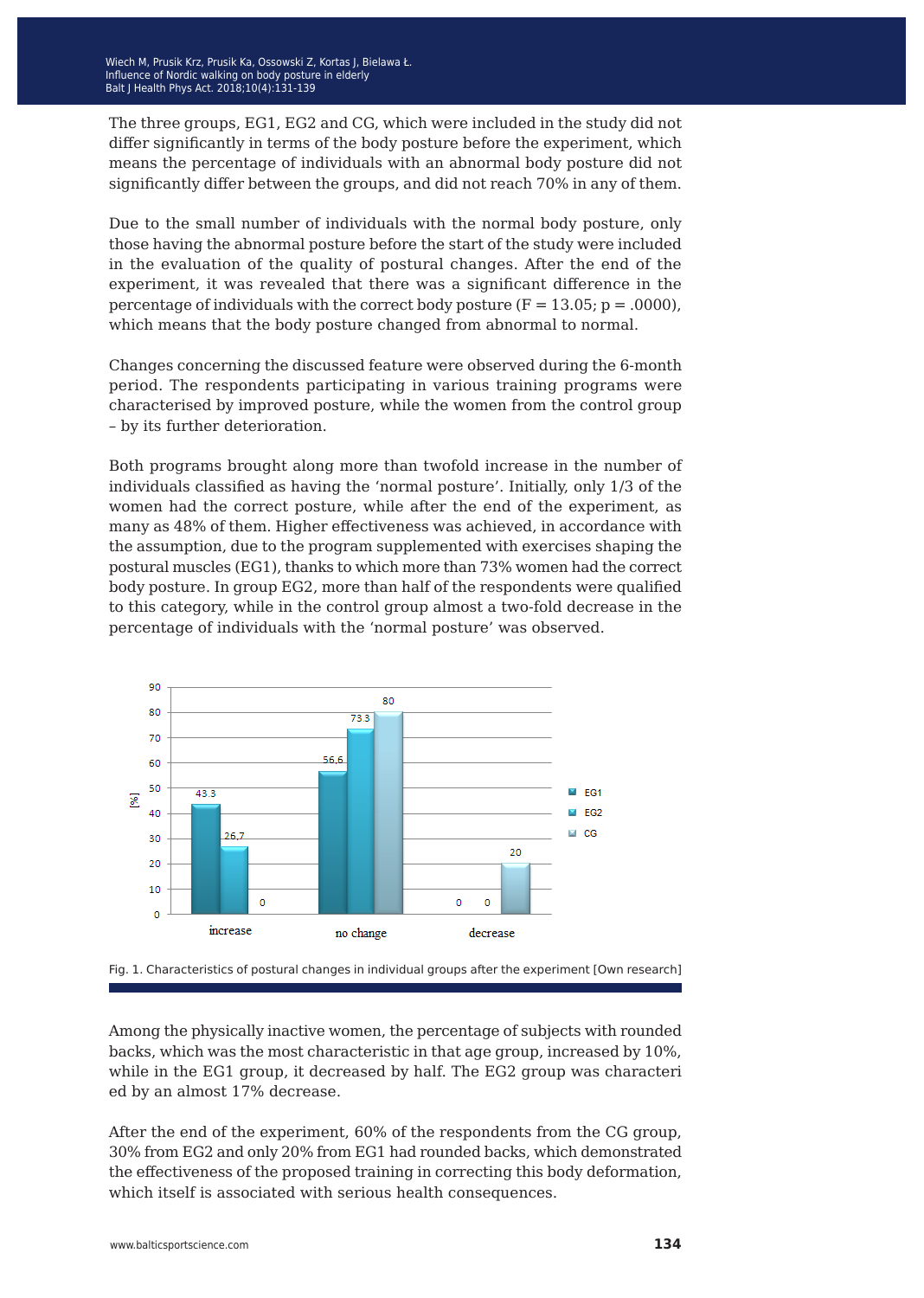The analysis of the 'flat back' category revealed that the number of respondents with this feature from the GEEG1 group decreased by 3/4, with 7% in GEEG2 respectively, while the percentage of the GKCG group respondents did not change. The number of respondents with round-concave backs decreased by 100% in the experimental groups, while in the GKCG group there appeared one elderly woman with this condition. Like at the beginning of the experiment, the 'concave back' category did not refer to any of the respondents.

Walking with Nordic walking poles is an effective form of physical activity in terms of correcting the body posture of elderly people, and the introduction of exercises that shape postural muscles intensifies the obtained results. In addition, the selected body posture method is sufficient to record changes taking place during the training, as well as involuntary involutional changes in the posture. The graphical presentation of the observed changes observed is shown in Figure 2.





The posture analysis performed by the observers was confronted with the respondents' subjective assessment of their own posture by the respondents. The results obtained in the survey are presented in Table 2.

Table 2. Characteristics of the respondents' subjective assessment of their body posture by the respondents based on the questionnaire by the status after the end of the experiment in terms of belonging to the study groups

|                         |    | Experimental group 1     |    | Experimental group 2 | Control group            |               |  |
|-------------------------|----|--------------------------|----|----------------------|--------------------------|---------------|--|
|                         | n  | $\%$                     | n  | %                    | n                        | $\frac{0}{0}$ |  |
| any changes             | 4  | 13.3                     | 13 | 43.4                 | 14                       | 46.7          |  |
| positive changes        | 26 | 86.7                     | 15 | 50.0                 | $\overline{\phantom{a}}$ | $\sim$        |  |
| unfavourable<br>changes | ۰  | $\overline{\phantom{a}}$ |    | 3.3                  | 12                       | 40.0          |  |
| no opinion              | ۰  | $\overline{\phantom{a}}$ |    | 3.3                  | 4                        | 13.3          |  |

The respondents who actively participated actively in the proposed forms of training, confirmed their effectiveness in posture correction.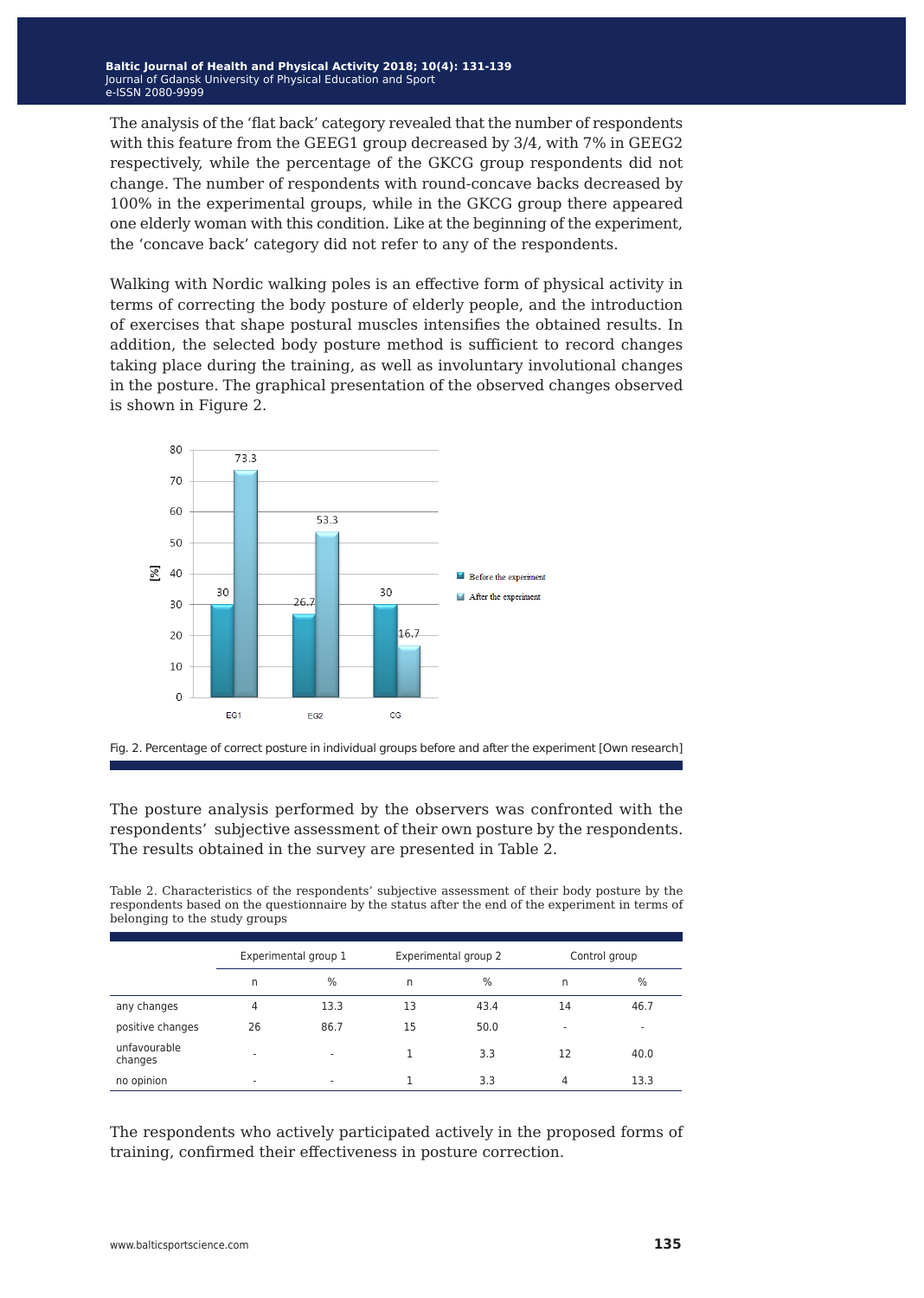The majority of seniors from the GEEG1 group (86%) observed positive training effects. The remaining approximately 13% of the respondents believed that their posture did not change. As far as the GEEG2 study group is concerned, 50% of the respondents noticed the beneficial impact of training on their own posture, and over 43% did not see any changes. Only one woman observed unfavourable changes, and one had no opinion about this matter.

Physically inactive people (40% of the respondents) often observed unfavourable changes in their own posture. Nearly 47% of them believed that their posture did not change, and over 13% had no opinion on this subject. None of the physically inactive women observed any improvements concerning the discussed feature.

 The uniform direction of the changes observed in the body posture of women participating in the experiment with the observers' assessment, suggests the correct selection of the research methods.

### **discussion**

Body posture which is, among other things, an expression of current well-being of an individual is important for the health of seniors due to its plasticity. It can also be modelled with a morphofunctional indicator. Ignasiak et al. [21] claim that the rate of changes associated with loss of bone mass, muscle mass and muscle tension, directly affecting the shape of physiological curvature of the spine, intensifies after the age of 60 years, depending on sex, body structure and lifestyle. These observations are confirmed by Drzał-Grabiec et al. [9], which is why women aged 60–74 years were invited to take part in the experiment (early elderly age).

Deepened thoracic kyphosis is a common phenomenon among the elderly and it is, unfortunately, often ignored. Although there are no uniform criteria for diagnosing hyperkyphosis, current studies estimate that it occurs among 20% to 40% of seniors [17]. As Katzman et al. [22] revealed in their study conducted on a group of 1172 individuals aged 70–79 years, 21% of the respondents suffered from hyperkyphosis. This phenomenon mainly affects white women (30%). The results of the presented studies prove that the lower density of the muscle tissue is associated with hyperkyphosis in the healthy elderly population. This potentially modifiable risk factor can be mitigated by intervention in the form of physical exercise.

The results of the authors' own research indicate that only 30% of women aged 60–74 years have the correct body posture, which is a result of continuous negative changes occurring with age. Only 53.6% of 7-year-old children, also assessed using the Staffel method, were characterised by the correct posture, and already in the group of 11-year-olds this percentage decreased to 52.0% [23]. According to Pawlicka-Lisowska et al. [24], 33.3% of high school graduates (19 years of age) are characterised by deep chest kyphosis, while the results of the authors' own research show that this problem affects as many as 45.5% of women in the period of early old age.

According to Ignasiak et al. [21], the angle of thoracic kyphosis increases gradually from 64 years of age both in women and in men. Deepened kyphosis adversely affects health, physical fitness and the quality of life, increases the risk of fractures and mortality, and, as confirmed by the results of the authors'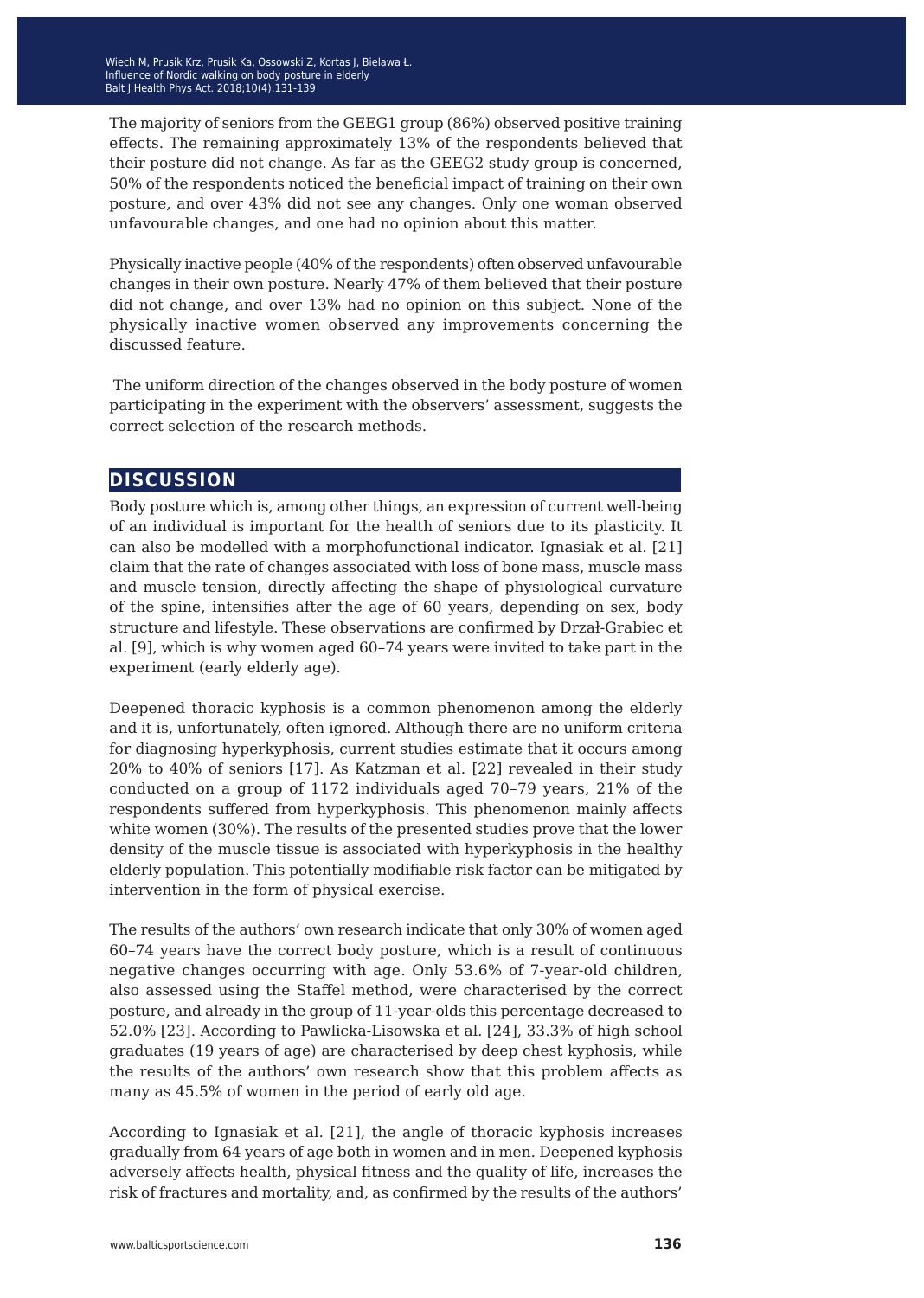own research, it is enough to restore symmetrical tension of the muscles to correct the body posture of the elderly. This result was achieved in the EG1 group with the help of the training program supplemented with exercises that shape the postural muscles. They can 'be even very weak, but they should be symmetrically tense' [2].

Appropriately selected exercises can play a fundamental role in the prevention of excessive kyphosis but also optimize the posture of individuals affected by this deformity or minimize postural disorders associated with it [25].

Despite the enormous popularity of Nordic walking in the group of seniors, no study was found on the characteristics of postural changes in people undertaking this activity. The aforementioned benefits concerning posture improvement, described by INWA [26] were therefore considered intuitive, and it was decided to verify them in this study.

Supplementing the training program with exercises that shape postural muscles enables postural plasticity to be used for health-promoting purposes, because 'all muscles that stabilise posture require constant, systematic exercise, if they are to ensure the spine full efficiency until the late old age [6]. Therefore, a set of exercises aimed at balancing seniors' muscle tone has been developed.

Subjective assessment performed by the observers was confronted with a subjective evaluation of changes in the body posture made by the participants of the experiment. Data analysis confirms the consistency of the results, where nearly 87% of the EG1 group respondents believed that their posture improved, with 50% in the EG2 group respectively. However, no one from the CG observed any favourable changes in their posture within 6 months. In addition, 40% of women from the CG group claimed that their posture was adversely affected.

A comparison of the effectiveness of the proposed training programs, completed by women aged 60–74 years, in the correction of posture with others described in the literature is extremely difficult, because in each of the studies different evaluation methods were used. The timeliness of the topic in the field of geriatrics still requires a lot of research on the changes in the body structure and posture which appear with age [27]. Unfortunately, the interest of scientists in the body posture of the elderly is still small. The results of previous studies indicate a promising role of exercises in improving the body posture and components and show the deep sense of developing training programs for the elderly, taking into account all possible changes in the course of involution, which was all covered by this study. Supplementing the training program with exercises that shape postural muscles enables postural plasticity to be used for health-promoting purposes, because 'all muscles that stabilise posture require constant, systematic exercise, if they are to ensure the spine full efficiency until the late old age [6]. Therefore, a set of exercises aimed at balancing seniors' muscle tone has been developed.

Subjective assessment performed by the observers was confronted with a subjective evaluation of changes in the body posture made by the participants of the experiment. Data analysis confirms the consistency of the results, where nearly 87% of the EG1 group respondents believed that their posture improved, with 50% in the EG2 group respectively. However, no one from the CG observed any favourable changes in their posture within 6 months.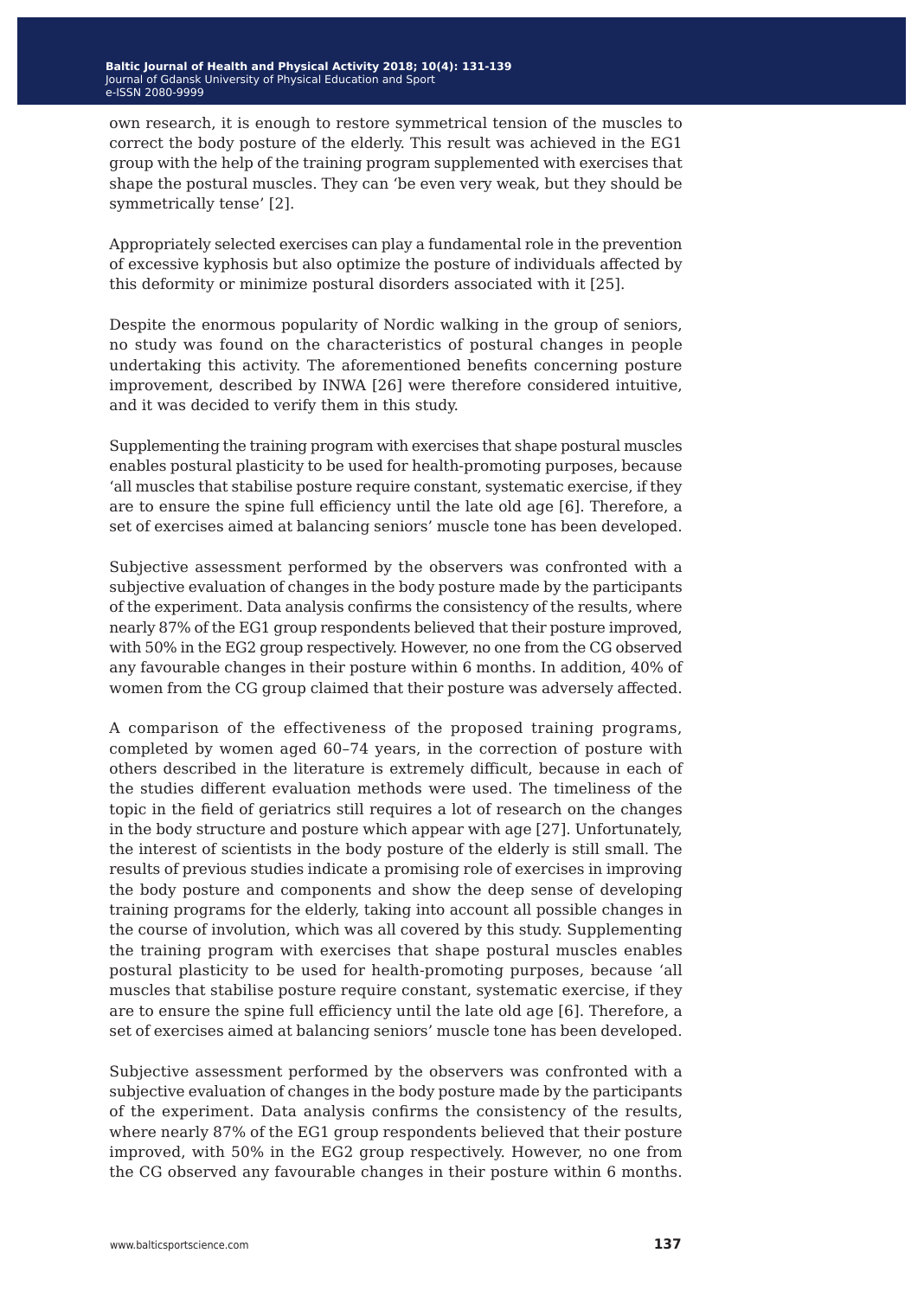In addition, 40% of women from the CG group claimed that their posture was adversely affected.

A comparison of the effectiveness of the proposed training programs, completed by women aged 60–74 years, in the correction of posture with others described in the literature is extremely difficult, because in each of the studies different evaluation methods were used. The timeliness of the topic in the field of geriatrics still requires a lot of research on the changes in the body structure and posture which appear with age [27]. Unfortunately, the interest of scientists in the body posture of the elderly is still small. The results of previous studies indicate a promising role of exercises in improving the body posture and components and show the deep sense of developing training programs for the elderly, taking into account all possible changes in the course of involution, which was all covered by this study.

#### **conclusions**

1. A 6-month Nordic walking training affects the body posture of elderly women, not only stopping the involutionary changes occurring in the organism, but also causing favourable changes in the way it is corrected, so the proportion of women with a correct posture has increased from nearly 30% to 53%. In addition, supplementing the training with postural shaping exercises intensifies these effects by 20%, as a result of which 73% of the surveyed women were classified as having 'normal' postures.

2. The results of the experiment confirm the effectiveness of the two different training programs, while emphasising that introducing exercises shaping postural muscles is justifiable. The program supplemented with exercises that shape postural muscles should be included in health training for individuals over 60 years of age.

#### **references**

- [1] Anwajler J, Barczyk K, Wojna D, Ostrowska B, Skolimowska T. Charakterystyka postawy ciała w płaszczyźnie strzałkowej osób starszych ‒ pensjonariuszy domów opieki społecznej [Characteristics of body posture in the sagittal plane of the elderly – residents of nursing homes]. Gerontologia Polska. 2010;18(3):134-139. Polish.
- [2] Ball JM, Cagle P, Johnson BE, Lucasey C, Lukert BP. Spinal extension exercises prevent natural progression of kyphosis. Osteopor Int. 2009 Mar;20(3):481-489.<https://doi.org/10.1007/s00198-008-0690-3>
- [3] Dega W. Wady postawy [Defects of posture]. In: Dega W, Senger A, editors. Ortopedia i rehabilitacja [Orthopaedia and rehabilitation]. Vol. 1. Wydawnictwo Lekarskie PZWL, 4th ed. amended and complemented, Warszawa; 2006 Polish.
- [4] Drzał-Grabiec J, Rykała J, Podgórska J, Snela S. Changes in body posture of women and men over 60 years of age. Ortopedia Traumatol Rehab. 2012;14(5):467-475. https://doi.org/10.5604/15093492.1012504
- [5] Drzał-Grabiec J, Snela SA, Rykała J, Podgórska J, Banał A. Changes in the body posture of women occurring with age. BMC Geriatrics. 2013 Oct 12;13(1):108–114. [https://doi.org/10.1186/1471-2318-](https://doi.org/10.1186/1471-2318-13-108) [13-108](https://doi.org/10.1186/1471-2318-13-108)
- [6] Ensrud KE, Black DM, Harris F, Ettinger B, Cummings SR. Correlates of kyphosis in older women. The Fracture Intervention Trial Research Group. J Am Geriatr Societ. 1997 Jun;45(6):682-687. [https://](https://doi.org/10.1111/j.1532-5415.1997.tb01470.x) [doi.org/10.1111/j.1532-5415.1997.tb01470.x](https://doi.org/10.1111/j.1532-5415.1997.tb01470.x)
- [7] Hirose D, Ishida K, Nagano Y, Takahashi T, Yamamoto H. Posture of the trunk in the sagittal plane is associated with gait in community-dwelling elderly population. Clin Biomech (Bristol, Avon). 2004 Jan;19(1):57-63[. https://doi.org/10.1016/j.clinbiomech.2003.08.005](https://doi.org/10.1016/j.clinbiomech.2003.08.005)
- [8] Ignasiak Z, Kochan-Jacheć K, Posłuszny P. Morfometria kręgosłupa w płaszczyźnie strzałkowej u osób starszych [Morphometry of the spine in the sagittal plane in the elderly]. In: Conference materials: Conference: XXXI Congress of the Polish Anatomical Society: 27th-30th June 2013, Warszawa; 2014. Polish. https://www.researchgate.net/publication/267636758\_Morfometria\_kregoslupa\_w\_ plaszczyznie\_strzalkowej\_u\_osob\_starszych\_Morphometry\_of\_the\_spine\_in\_the\_sagittal\_plane\_in\_ the elderly [retrieved: 15 May 2017].
- [9] INWA Instructor Manual. International Nordic Walking Federation, Helsinki; 2009.